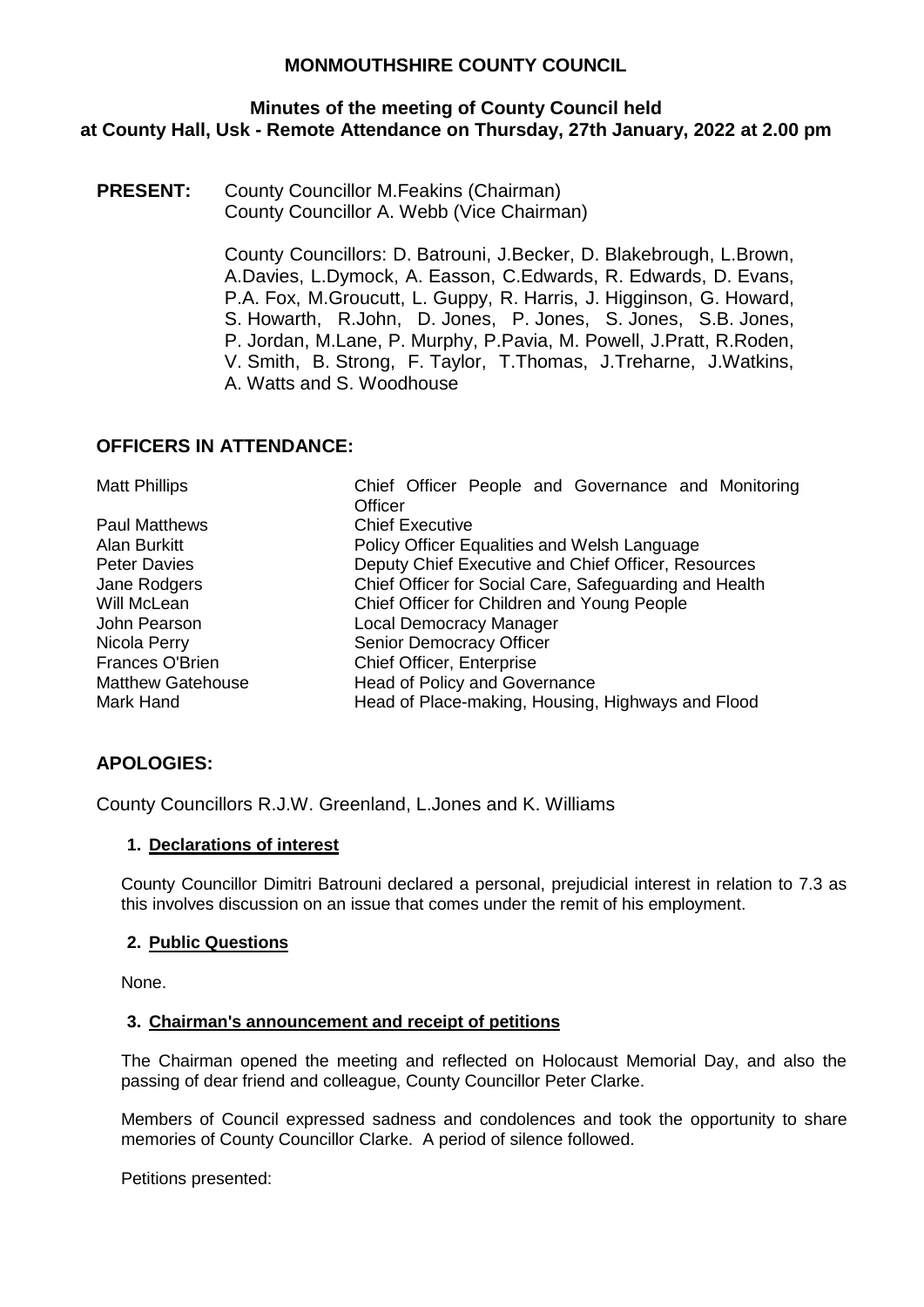### **Minutes of the meeting of County Council held at County Hall, Usk - Remote Attendance on Thursday, 27th January, 2022 at 2.00 pm**

County Councillor Dimitri Batrouni presented a petition on behalf of Chepstow and Bulwark residents in relation to the lack of consultation on the closure of Chepstow High Street.

County Councillor Debby Blakebrough presented a petition on behalf of residents Narth Community in the Trellech United ward. The petition sought a reduction of speed limit, to below the 60mph national limit.

## **4. Reports to Council:**

### **4.1. COUNCIL TAX REDUCTION SCHEME 2022/23**

The Cabinet Member for Resources introduced the report to present arrangements for the implementation of the Council Tax Reduction Scheme and to approve it for 2022/23

Council was asked to agree to adopt the amendments to the Regulations, proposed by Welsh Government, as detailed in point 3.7 and affirm that annual uprating amendments will be carried out each year without a requirement to adopt the whole Council Tax Reduction Scheme.

### **Upon being put to the vote Council resolved to accept the recommendations:**

**To note the making of the Council Tax Reduction Scheme and Prescribed Requirements (Wales) Regulations ("the Prescribed Requirements Regulations") 2013 by the Welsh Government on 26 November 2013.** 

**To adopt the provisions within the Regulations above ("the Prescribed Requirements Regulations") and any 'annual uprating regulations' in respect of its Scheme for the financial year 2022/23 including the discretionary elements previously approved as the Council's local scheme from 1 st April 2022.**

### **5. IMPLEMENTING THE SOUTH EAST WALES CORPORATE JOINT COMMITTEE**

The Leader of the Council presented the report to set out an interim governance and delivery model sufficient to implement the statutory requirements for establishment of the South-East Wales Corporate Joint Committee (CJC). The report sought to set out the 'twin-track' approach to operating the Cardiff Capital Region (CCR) City Deal alongside the initial 'bare minimum' phase of CJC mobilisation ahead of the SE Wales CJC setting its first statutory budget on 31 January 2022.

Council was appraised of the next phases of progress in line with resolving the current barriers to full implementation of an integrated 'lift and shift' approach which seeks to eventually, bring together the CCR City Deal and the CJC into one coherent model of regional economic governance.

Members encouraged updates on the City Deal, and the Leader was urged to ensure Members were involved as decision makers.

Reassurance was sought over the governance of the committee, and the Chief Executive Officer explained that scrutiny is still in a formative stage, but there would be a regional scrutiny function.

### **Upon being put to a vote Council resolved to accept the recommendation:**

### **That Council**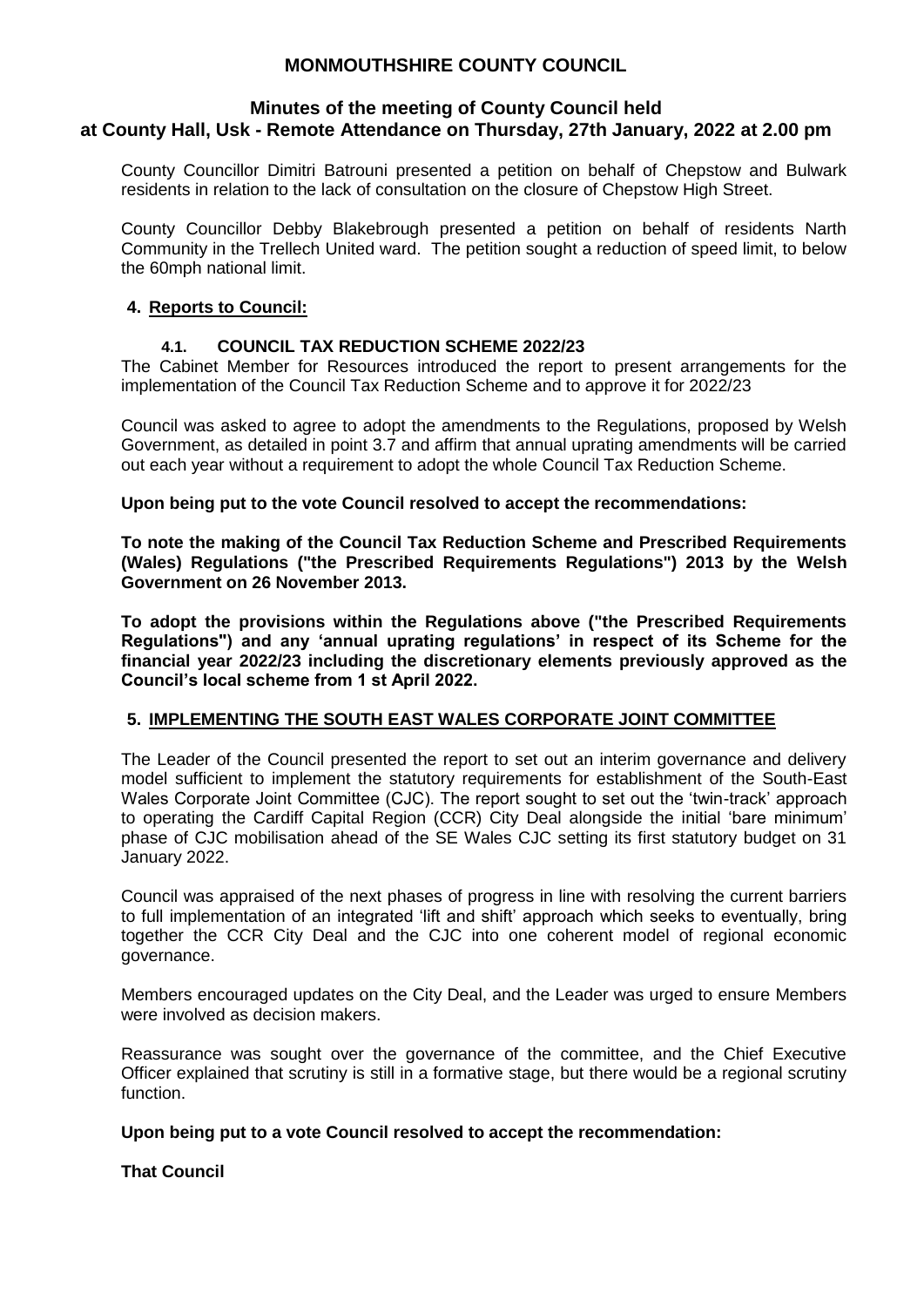### **Minutes of the meeting of County Council held**

**at County Hall, Usk - Remote Attendance on Thursday, 27th January, 2022 at 2.00 pm**

**Notes the interim governance and delivery model for implementation of the SE Wales Corporate Joint Committee and the 'twin track' arrangements proposed across operation of CCR City Deal, alongside initial enactment of a 'bare minimum' CJC – and until such time the proposed 'lift and shift' approach can occur**

**Notes the requirement for the CJC to set and approve a budget on or before 31 January 2022 and the steps set out in the report to enable this**

**Notes the risks and issues set out in the report which require ongoing monitoring, mitigation and management**

**Notes the request made by CCR of WG to amend the CJC regulations to change the date on which immediate duties commence under the Regulations from 28 February 2022 to 30 June 2022**

**Notes the draft Standing Orders at Appendix 1 which set out the initial requirements and operating model for the CJC as well as initial business for the inaugural meeting on 31 January 2022**

**Notes the work ongoing by CCR and its constituent Councils to work with WG, Audit Wales and advisors as appropriate, to help inform resolution of the remaining issues wherever possible.**

**Supports the Leader of the Council in his duty to consider and set the first budget of the SE Wales CJC on 31 January 2022 in order to ensure the Council is complying with the legislation as required.**

### **6. RESPONDING TO INSUFFICIENCIES WITHIN THE PROVIDER MARKET FOR CHILDREN AND YOUNG PEOPLE WITH COMPLEX NEEDS**

The Cabinet Member for Social Care, Safeguarding and Health presented the report to set out a proposal that allows Council to respond flexibly and promptly to emergency situations that arise to safeguard children and young people with very complex needs when there are no available 'looked after child' placements within the provider market.

The Cabinet Member for Resources considered the proposal an effective use of resources.

The Cabinet Member for Social Care, Safeguarding and Health assured Members that in-house accommodation would ensure children and young people have access to their families, friends and education.

It was expressed that the role of Corporate Parent should ensure that no child is forgotten, even if placed out the County. Care must be taken to ensure that young people are well looked after.

The Chief Officer explained that some children are placed out of County as it is in keeping with their individual needs. Numbers could be provided following the meeting.

#### **Upon being put to a vote Council resolved to accept the recommendations:**

**Council agrees to establish £2m borrowing headroom to enable specific property acquisition and remodelling to take place and where the Council is unable to identify suitable supply in the provider market for children and young people with very complex needs.**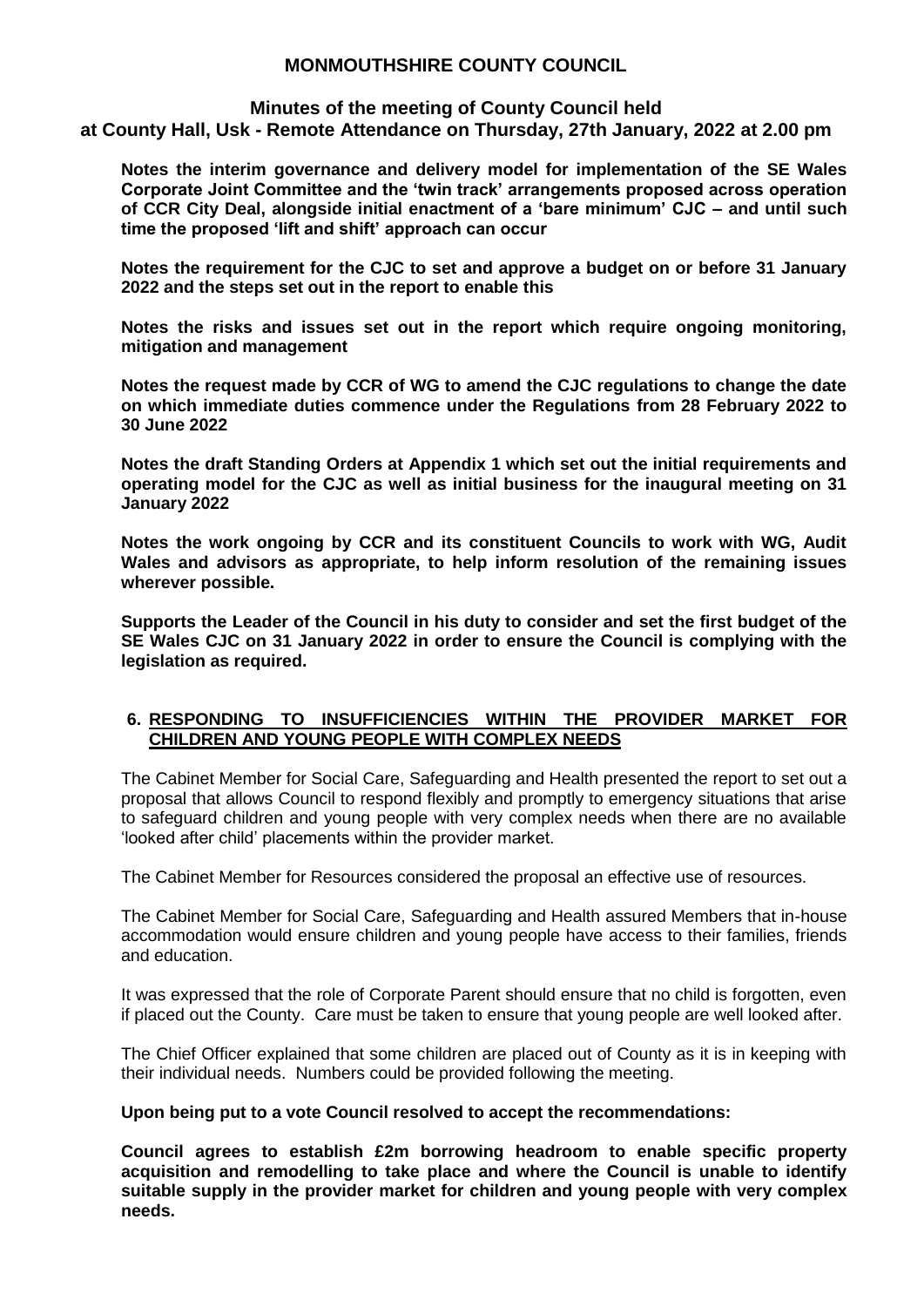## **Minutes of the meeting of County Council held**

**at County Hall, Usk - Remote Attendance on Thursday, 27th January, 2022 at 2.00 pm**

**The Chief Officer Social Care and Health's delegated power to "secure" accommodation for children looked after, when necessary, includes the ability to purchase appropriate property or land following an appropriate business case and consultation with the Cabinet Member for Social Care, Safeguarding and Health. 2.2 Delegated authority is given to the Deputy Chief Executive / Chief Officer for Resources (as S151 officer of the Council), in consultation with the Cabinet Member for Resources, to consider business cases that look to draw on the borrowing headroom for the stated purpose.** 

**The Council continues to work in partnership with Welsh Government, the Aneurin Bevan Health Board, Registered Social Landlords and other Local Authorities, such as to secure funding and/or suitable alternative provision that would look to mitigate or avoid the need for the borrowing headroom to be drawn upon.** 

**The decision reports and business cases that support any properties acquisitions made and that fall within the circumstances outlined in this report are reported into the next available meeting of the Children and Young People's Select Committee.** 

### **7. Motions to Council:**

### **8. Submitted by County Councillor Martyn Groucutt**

*This council acknowledges that many families in Monmouthshire will soon find themselves facing increasing financial hardship. Consequentially this will also lead to increases in wider social, Public Document Pack emotional, and medical difficulties that will have the potential to blight the lives of residents and their families. The dramatic increases in the cost of fuel for cooking, and for heating and lighting our homes, the significant rise in the rate of inflation, and increases in some taxation from the start of April will put huge financial pressure on domestic budgets that has the potential to create a social crisis across our county.* 

*Council welcomes the current Money Matters campaign, but also believes that we need to use emerging data coming from this and from other relevant evidence gathered from agencies such as Citizens' Advice, Mind Monmouthshire, and the Abergavenny Community Enterprise Centre in order to make the best possible response. It might also be possible to gather useful information from organisations such as the Bevan Foundation on the wider impacts of the developing cost of living crisis.* 

*Council commits itself to respond to this potential crisis, and to working with other relevant groups and agencies. This will allow officers to best identify the main causes of immediate financial hardship, identifying communities that are being most severely affected and the groups who are being most damaged, as well as other, wider consequences of increasing financial hardships across the county.* 

*Officers will report to council over the course of this year on ways in which they have developed their response to the crisis and how they have measured its effectiveness. This will include informing council on the ways in which support has being targeted to meet identified need, and the ways in which professionals from the range of agencies have collaborated to bring about the most effective response possible*

Seconded by County Councillor Lisa Dymock, Cabinet Member for Community Wellbeing and Social Justice, added that the serious impact of the cost of living on households is recognised and the increased costs of fuel and utilities will affect the least well off the hardest. She highlighted the following areas where MCC are providing help:

• Through the provision of local benefits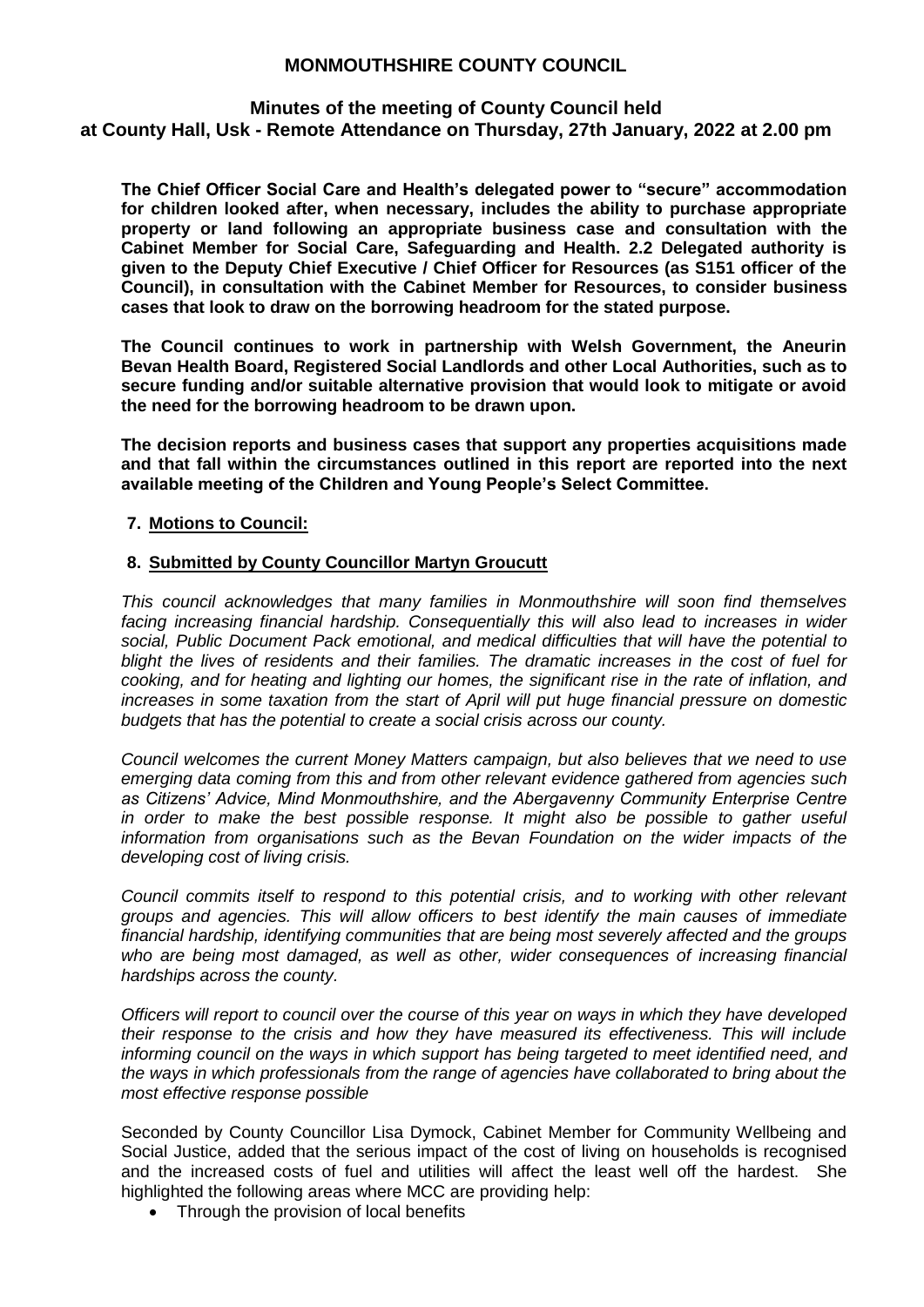### **Minutes of the meeting of County Council held at County Hall, Usk - Remote Attendance on Thursday, 27th January, 2022 at 2.00 pm**

- Through help to claim Universal Credit
- Providing support to find work
- To improve skills to help people into better paid employment
- Through tailored advice and guidance

There was disappointment that a previous motion asking that Council write to Government to express concern around the removal of the Universal Credit uplift had not been better supported. However, it had been carried with opposition votes.

The Cabinet Member for Economy commended County Councillor Groucutt on bringing the motion to Council, and the Cabinet Member for her work in this area.

### **Upon being put to a vote the motion was carried.**

### **9. Submitted by County Councillor Tudor Thomas**

*It is imperative that all select committee chairs are provided with relevant and up-to-date information on all areas of a committee's portfolio particularly CYP on looked after children.*

County Councillor Dimitri Batrouni declared a prejudicial interest and left the meeting.

Seconded by County Councillor Martyn Groucutt.

County Councillor Paul Jordan proposed an amendment:

*It is imperative that all select committee chairs continue to be provided with relevant and up-todate information, where appropriate, on all areas of a committee's portfolio particularly CYP on looked after children.*

Seconded by County Councillor Jane Pratt who referred to her time as Select Committee Chair and considered the scrutiny function to be first class

The amended motion was accepted and became the substantive motion.

The Cabinet Member for Social Care, Safeguarding and Health was reassured that all our children and young people who were looked after, receive stable and excellent foster care, and their well-being is protected.

### **Upon being put to the vote the substantive motion was carried.**

### **10. Submitted by County Councillor Armand Watts**

*This Council agrees that it is immoral and unfair for employees to be fired and rehired. This motion requests that Monmouthshire County Council takes steps to end fire and rehire in the*  workplace. It looks to prevent the practice within the local authority and avoid entering into *contracts with businesses known to use the tactic, where legally possible.*

Seconded by County Councillor Tudor Thomas.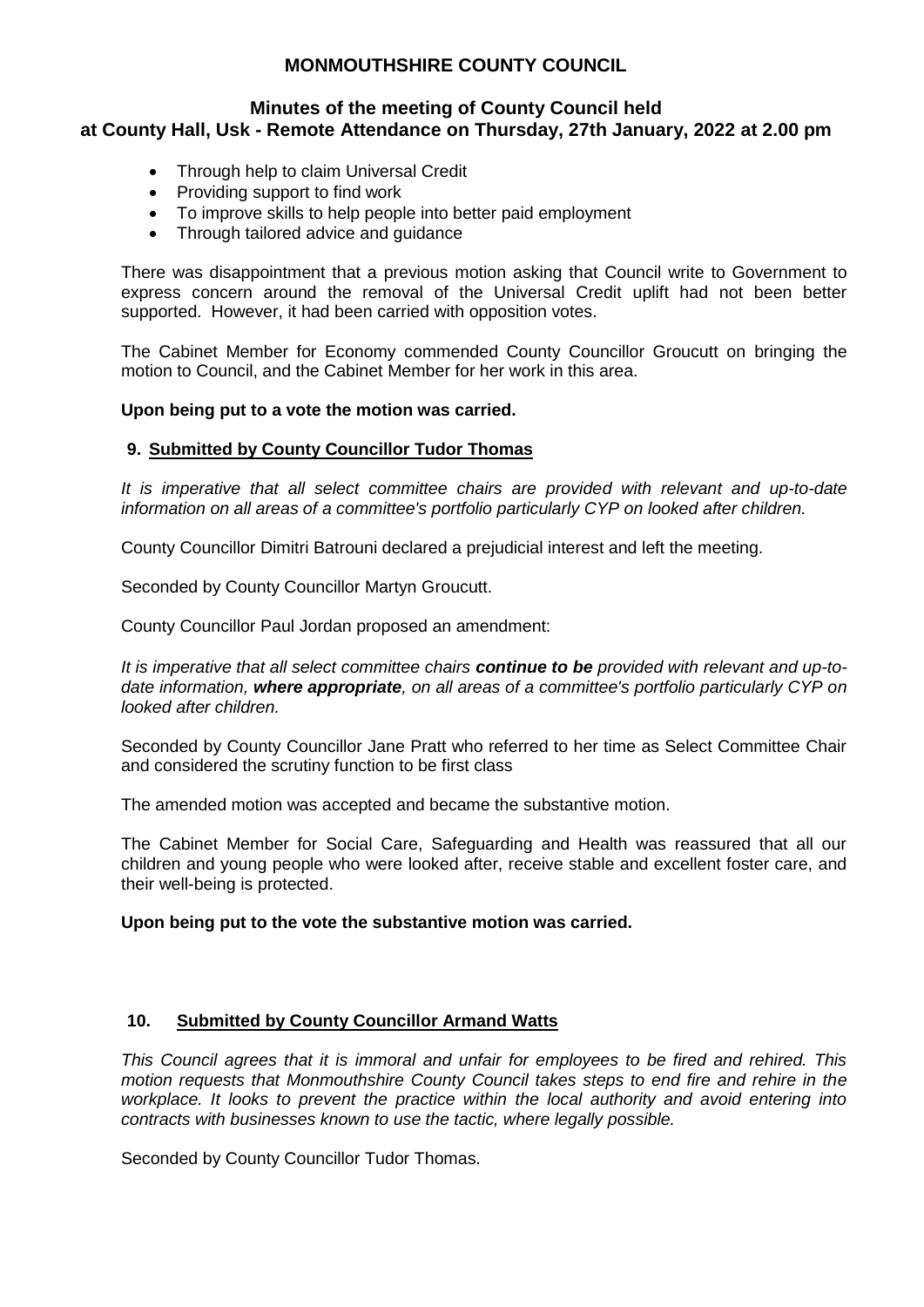### **Minutes of the meeting of County Council held at County Hall, Usk - Remote Attendance on Thursday, 27th January, 2022 at 2.00 pm**

The Cabinet Member for Resources stated that there was no evidence that MCC fires and rehires employees whether directly or via third parties. He reassured Council that there had been no wholesale changes to terms and conditions during the pandemic.

## **Upon being put to a vote the motion was defeated.**

## **11. Members Questions:**

### **12. From County Councillor Anthony Easson to County Councillor Jane Pratt, Cabinet Member for Infrastructure and Neighbourhood Services**

*After many months of waiting a clear response, would Cllr Pratt update me on progress for the following matters. Firstly, in relation to requests by Caldicot Town Council to install two redundant bus shelters along Woodstock Way, Caldicot. Both funded by the Town Council.*

The Cabinet Member thanked County Councillor Easson for his question and responded:

Officers had made arrangements for the bus shelters to be installed, but this has been paused to ensure the bus shelters are considered comprehensively as part of the Active Travel and Safe Routes study for the Mill Lane and Woodstock Way area. This study is looking at improving the area surrounding the schools and leisure centre including the location of crossings on Woodstock Way, a matter raised in a previous Council meeting by Councillor Easson.

This Active Travel study is ongoing. An initial stakeholder workshop was held earlier this month. The draft WelTAG1 study is expected this week to help support our bid for Welsh Government funding in 2022/23, which must be submitted on Monday. Although this study is not specifically about the bus stops, we think it is wise to consider the location of the bus stops alongside new crossing points and other possible improvements in this area. Local Members and the wider community will be involved in these proposals as they emerge.

As a supplementary County Councillor Easson asked that the Cabinet Member takes personal responsibility to ensure actions are taken forward.

The Cabinet Member respected the comments and added that it is important to consult local residents and the public, and if we have information that makes it clear that residents think the bus stops are not in the right place, it would be wrong of us to have already moved them. We need to make sure we have all the information from the consultation before we make the decision.

### **13. From County Councillor Anthony Easson to County Councillor Jane Pratt, Cabinet Member for Infrastructure and Neighbourhood Services**

*Would Cllr Pratt update me on progress made so far to bring the pedestrian crossings at both Sandy Lane, and Church Road back into proper working order? Both were installed as part of the "Safe Routes to school" when Castle Park School was opened. Both crossings should be fully maintained for the reasons that they were installed.*

The Cabinet Member thanked County Councillor Easson for the question and explained that Sandy Lane is a straight-forward repair and has been passed ri the contractor to carry out the work. She continued to report that Officers had been on site at Church Road the previous day but unfortunately the beacons had failed to work. Officers will return next week when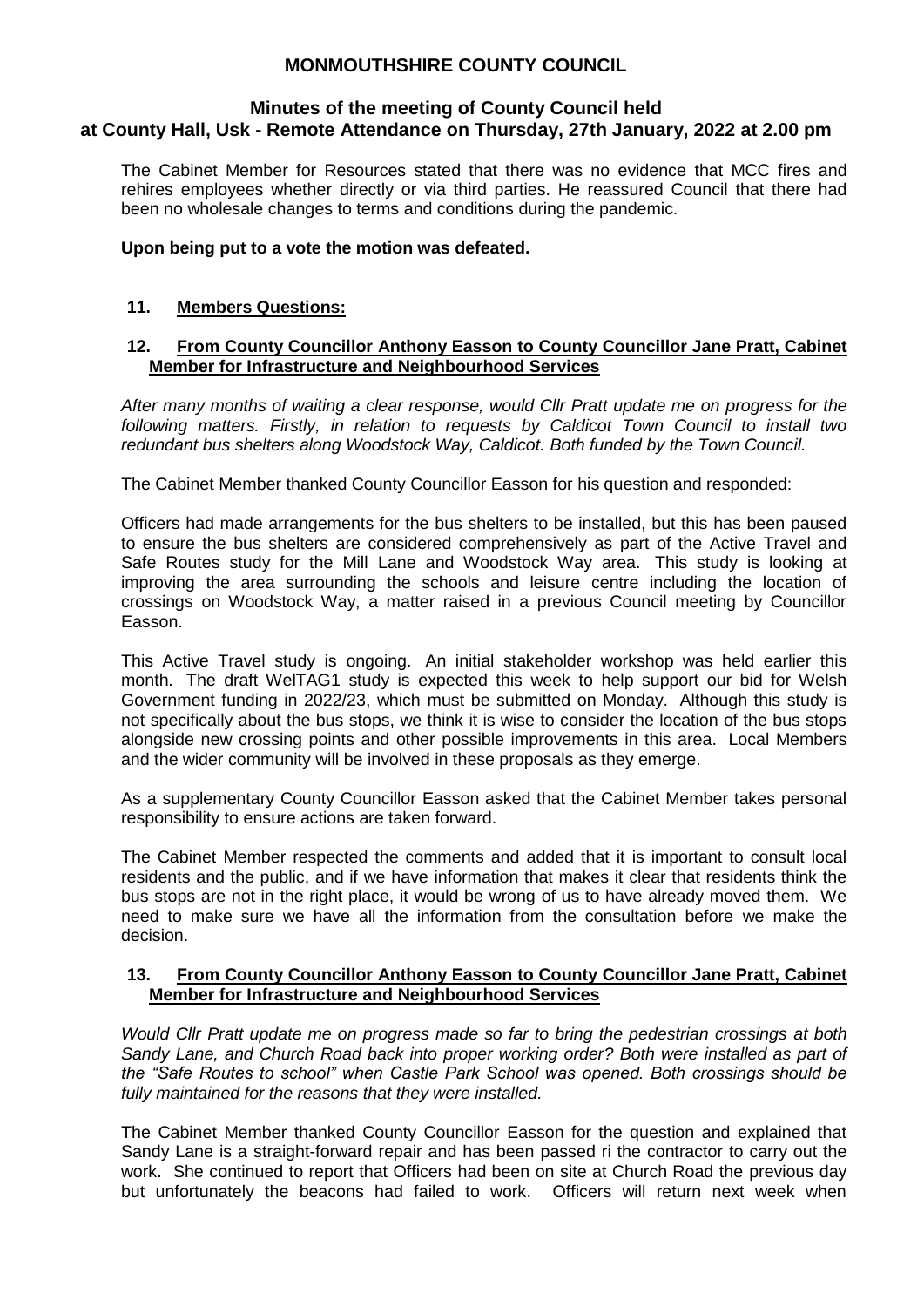### **Minutes of the meeting of County Council held at County Hall, Usk - Remote Attendance on Thursday, 27th January, 2022 at 2.00 pm**

transformers have been delivered. The Cabinet Member arrange a meeting between County Councillor Easson and officers to ensure the Member is kept fully informed.

As a supplementary, County Councillor Easson asked that County Councillor Joanne Watkins be involved as the Ward Member.

#### **14. From County Councillor Tudor Thomas to County Councillor Jane Pratt, Cabinet Member for Infrastructure and Neighbourhood Services**

*Can the Cabinet Member clarify why the policy change has been made regarding keeping street name signs in English only and not over a period of time providing bilingual street signs across the authority. Monmouthshire is an authority in Wales and this change of policy will have a negative effect on the Welsh Language in the authority.*

The Cabinet Member thanked County Councillor Thomas for his question and responded that the Welsh language is an important part of the culture and heritage of our county. As a council we remain committed to ensure that new street names are Welsh only or bilingual. She added that she is very proud of the work done by our Street Naming Officer and Welsh Language Policy Officer who work closely to ensure that new street names reflect the Welsh history of the area rather than being translations of generic English language street names.

Our existing policy required updating as it mentioned the old Welsh Language Act 1993 which has been superseded by the Welsh Language (Wales) Measure 2011 and contained a reference to say that we were awaiting the Code of Practice from the Welsh Language Commissioner to inform our approach to the translation of *existing* street names. To clarify, the change made relates only to cases when existing street nameplate signs are damaged and need to be replaced. The update to the policy was carried out and is now fully compliant with the Welsh Language Standards.

Some press reports had inferred that Monmouthshire was alone in deciding that it would not translate existing street names which are currently in one language. One of our stated aspirations was to achieve a consistency of approach in South East Wales. Alongside our Gwent neighbours, those adopting the same approach to existing street names include Conwy, Denbighshire, Powys and Carmarthenshire.

The Cabinet Member concluded that we were not watering down our commitments on new street names and an examination of new street names can confirm that this is an authority which embraces the language, culture and heritage of Wales.

As a supplementary County Councillor Thomas asked if the change in policy reflected the deep seated negative of the Conservative Administration to the use of Welsh in everyday life in Monmouthshire?

The Cabinet Member responded that Welsh is a growing language in Monmouthshire and we are currently consulting on a new Welsh Language strategy that looks to capitalise on this and contribute to the Welsh Government's ambition for one million Welsh speakers by 2050. Last year Cabinet committed to increase the translation budget by more than 20%. We have worked with a local firm to develop the first bilingual local authority chatbot in Wales, which has now been taken up by other councils. The MyCouncil services app is fully bilingual, and a translator is being commissioned by the digital team to continue improvements.